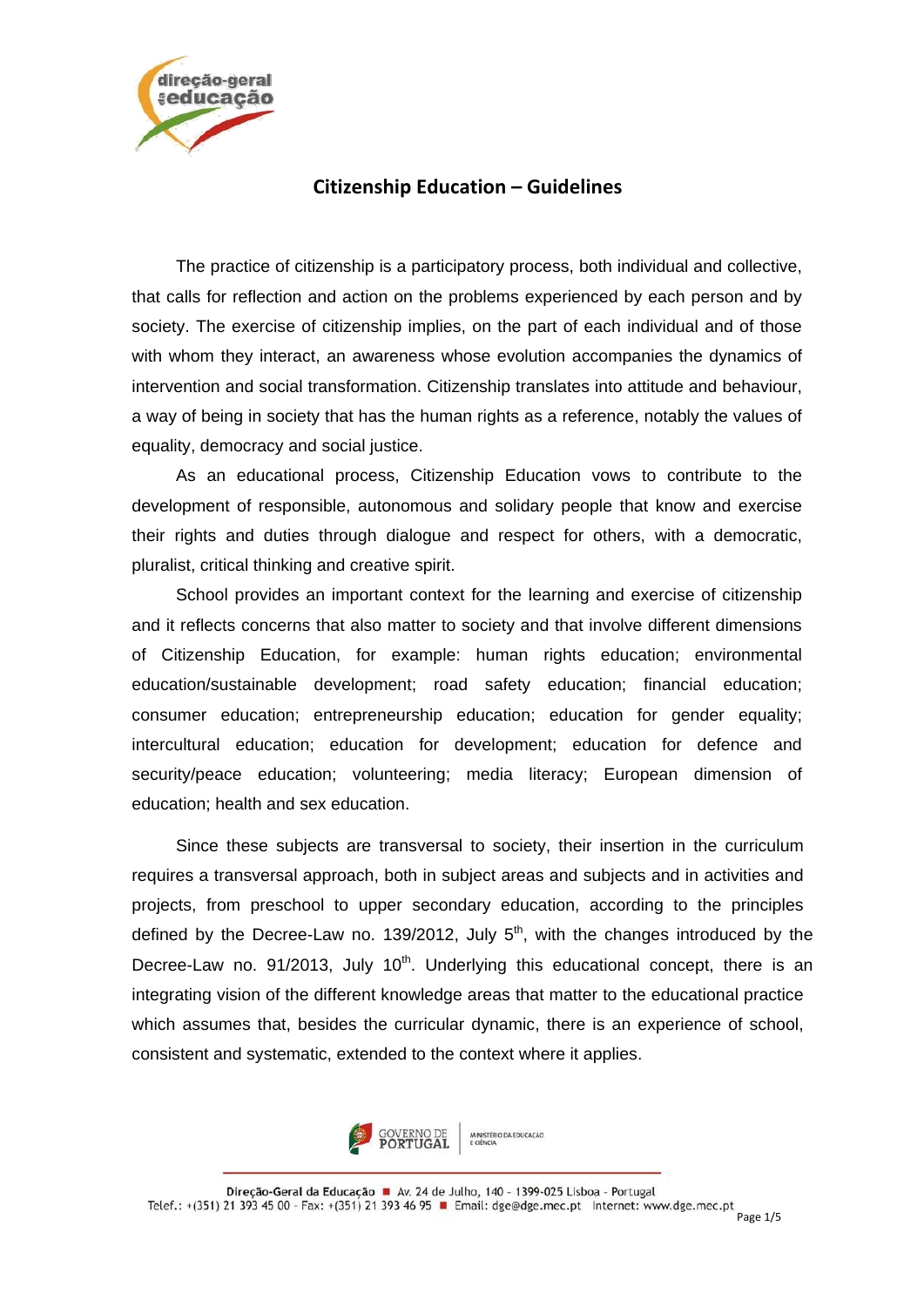

The curriculum approach of Citizenship Education can take on different shapes, depending on the dynamics adopted by schools in the context of their autonomy, notably through the development of projects and activities of their initiative, working together with families and entities that intervene in this context, under the framework for the relationship between school and community. Citizenship Education is not a mandatory subject; therefore schools can decide whether to provide it as an independent subject or not, in the  $2^{nd}$  and  $3^{rd}$  cycles of basic education (which corresponds to ISCED 1 and 2). It can be developed according to the specific needs and problems of the educational community, alongside and in response to the objectives defined by each school cluster or independent school within their educational projects.

Considering that the Ministry of Education and Science finds this curriculum area very important, some documents have been produced, in cooperation with other public sector bodies and institutions and with several civil society partners, which can be used as systems of reference in the approach of the different dimensions of citizenship. The systems of reference and other guiding documents are not prescriptive guidelines or programmes, they are supporting instruments which, under the autonomy of each educational establishment, can be used and adapted according to the defined options in each context, and help frame the to be developed practice.

The different dimensions of Citizenship Education are already approached in many schools, both transversely and through specific curriculum offers and projects. The dimensions for which guiding documents have been created or are being created are:

• **Road Safety Education**, assumed as a lifelong learning process involving all society with the aim of promoting civic behaviours and change social habits, so as to reduce road accidents and therefore contribute to the improvement of the population's quality of life.



Direcão-Geral da Educação · Av. 24 de Julho, 140 - 1399-025 Lisboa - Portugal Telef.: +(351) 21 393 45 00 - Fax: +(351) 21 393 46 95 **B** Email: dge@dge.mec.pt Internet: www.dge.mec.pt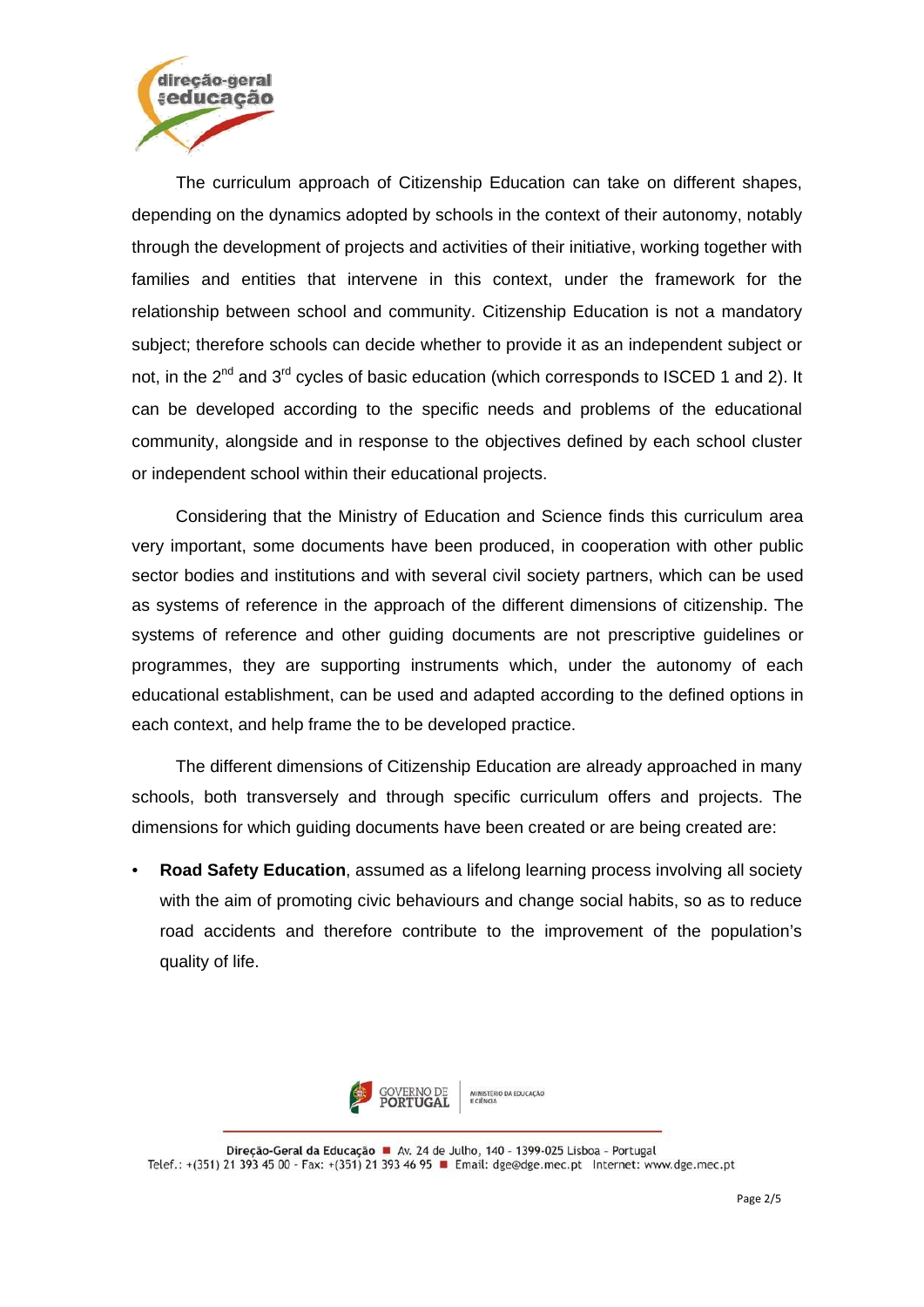

- **Education for Development**, which aims to raise awareness and understanding of the causes of development problems and of inequalities, locally and globally, in a context of interdependence and globalisation, so as to promote the right and duty of every person to participate in and contribute to an integral and sustainable development.
- **Education for Gender Equality**, which promotes the equal rights and duties of female and male students, through an education free of prejudice and gender stereotypes, so as to ensure the same educational opportunities and social and professional options. This process is shaped from a growing awareness of the living experiences of female and male students, taking into account their historical growth, with the prospect of changing attitudes and behaviours.
- **Human Rights Education**, which is intimately connected to Democratic Citizenship Education, focuses in the wide spectrum of human rights and fundamental freedoms, in all aspects of people's lives, while Democratic Citizenship Education focuses, essentially, in democratic rights and responsibilities and in the active participation in the civic, political, social, economical, legal and cultural spheres of society.
- **Financial Education**, which allows young people to acquire and develop essential knowledge and skills so as to prepare them to make future decisions about their personal finances; make them better consumers in general and better consumers of financial services and products in particular; make them deal with the growing complexity of financial contexts and instruments; and generate a multiplier effect of information and education within families.
- **Education for Security and National Defence**, which aims to highlight the specific contribution of the defence bodies and structures to the affirmation and preservation of civil rights and freedoms, as well as the nature and objectives of their activities in times of peace. It also aims to contribute to the defence of the national identity and to the reinforcement of the Portuguese historical matrix, notably as a means to raise awareness about the importance of the cultural heritage in the context of the universal tradition of interdependency and solidarity among the peoples in the world.



Page 3/5Direção-Geral da Educação · Av. 24 de Julho, 140 - 1399-025 Lisboa - Portugal Telef.: +(351) 21 393 45 00 - Fax: +(351) 21 393 46 95 PM Email: dge@dge.mec.pt Internet: www.dge.mec.pt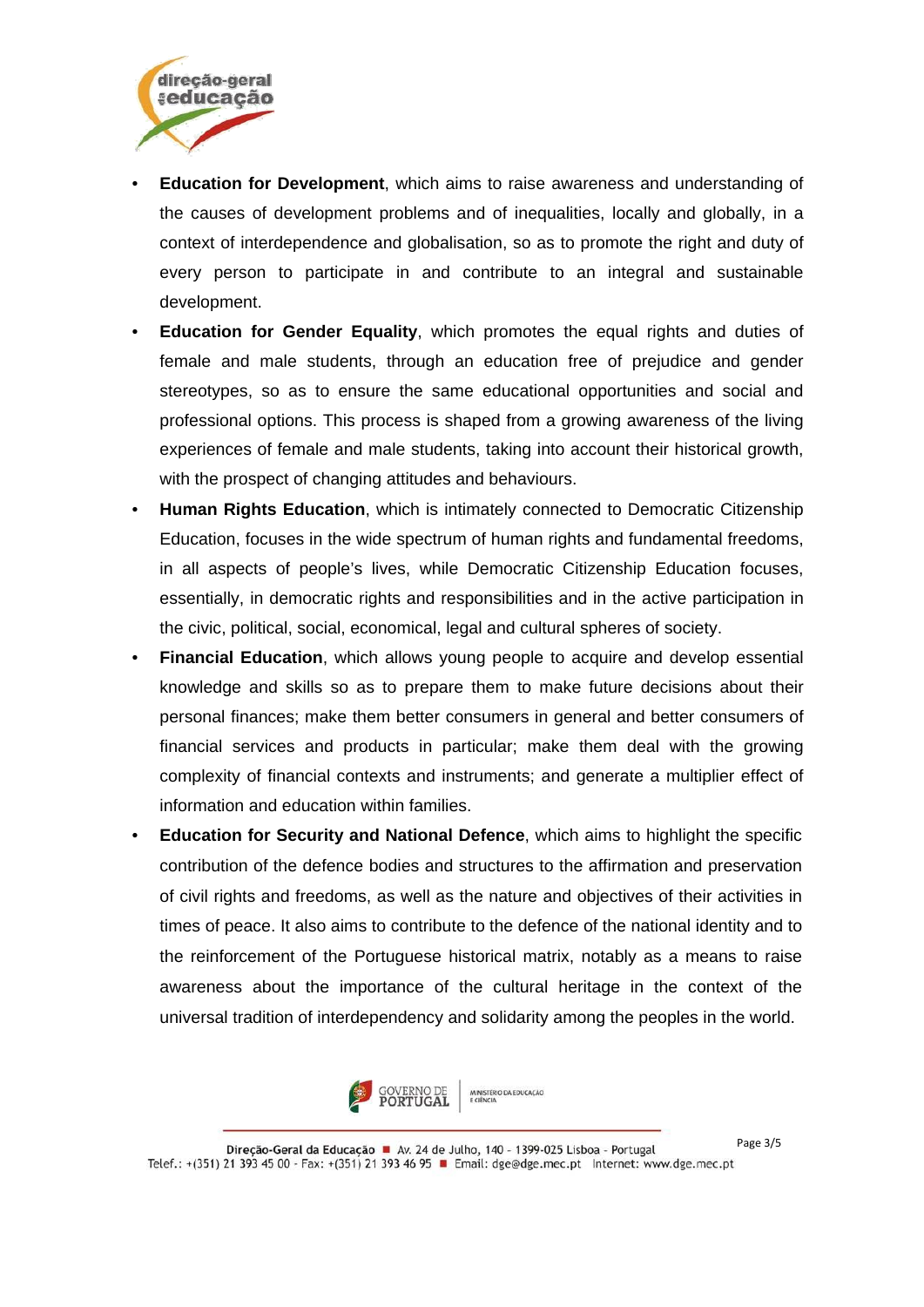

- Promoting **Volunteering** as a means to engage children and young people in this sort of activities, so as to promote, as soon and as actively as possible, the understanding that defending core values such as solidarity, mutual help and hardwork contributes to enhance the quality of life and propels the well-balanced development of society. The creation of an educational culture based on these values reinforces the importance of volunteering as a means to promote social cohesion.
- **Environmental Education/Sustainable Development**, which aims to support the process of environmental awareness, of the promotion of ethical values', of changing attitudes and behaviours towards the environment, in order to prepare students for a conscious, proactive and fully informed exercise of citizenship, well acquainted with the current environmental issues. Thus, it is important that students learn to use knowledge so as to interpret and evaluate their surrounding reality, to conceptualise and debate arguments, to sustain points of view and choices, which are crucial skills required to actively participate in the modern day processes of decision-making.
- **European Dimension of Education,** which contributes to the students' training and partaking in the European project, enhancing their engagement, protecting their rights and duties, and thus strengthening the European identity and values. The aim is to promote a greater knowledge of Europe and its institutions, notably the European Union and the Council of Europe, the European natural and cultural heritage, and the problems that Europe faces nowadays.
- **Media Literacy**, which encourages students to use and decipher the media, notably the access and use of information and communication technologies, aiming to the adoption of appropriate behaviours and attitudes so as to safely and critically navigate the Internet and use the social networks.
- **Health and Sex Education**, which aims to give children and young people the knowledge, attitudes and values that help them make choices and decisions that are appropriate to their health and physical, social and mental well-being. Schools should provide accurate information about health protection and risk management, notably in the area of sexuality, violence, eating behaviour, substance abuse, lack of physical activity and accidents at school and at home.